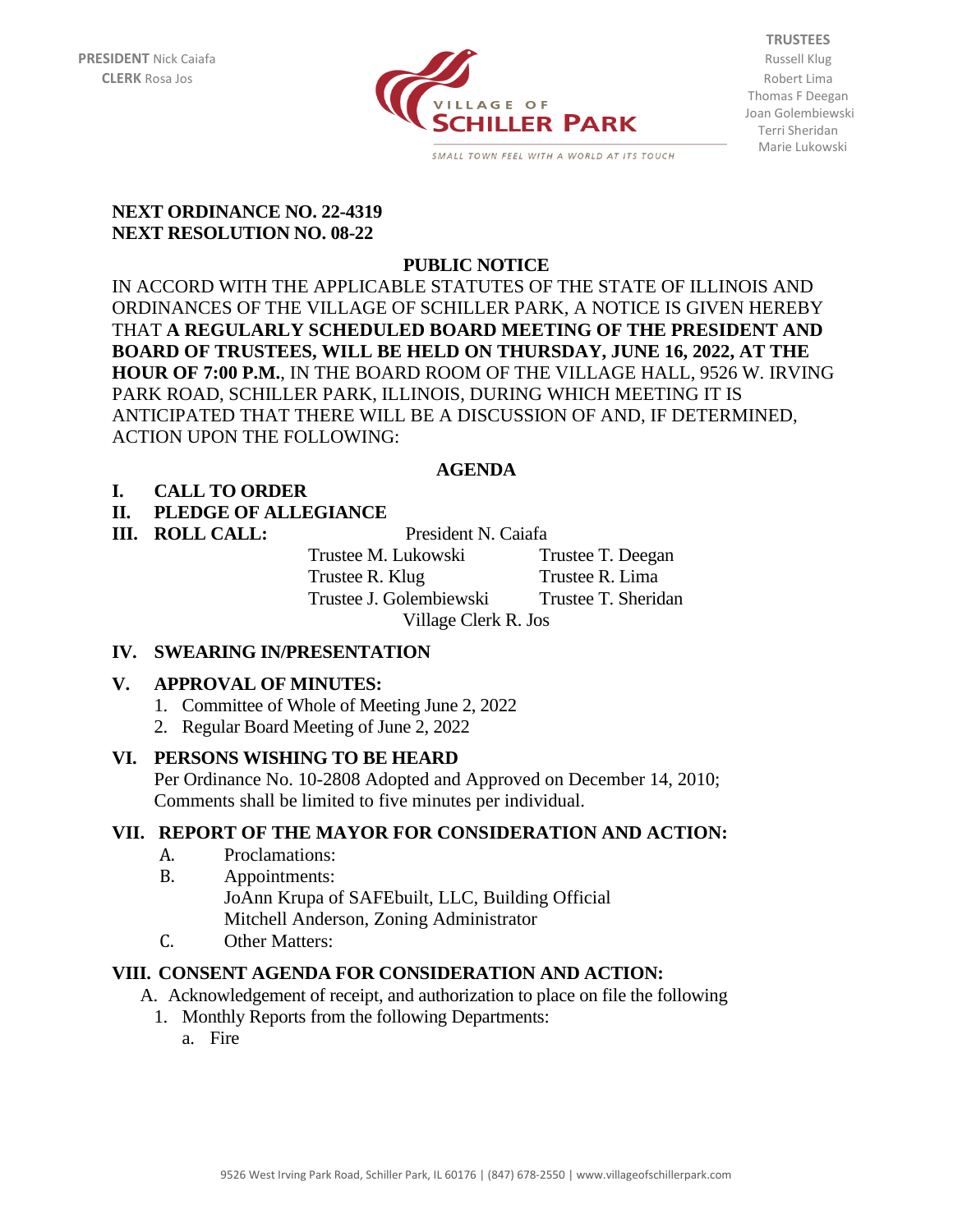- b. Police
- c. Public Works

### **IX. DISCUSSION AND ACTION ITEMS:**

- 1. Village Manager's Report
- 2. Village Engineer's Report
- 3. Department Heads' Report
- 4. Elected Officials' Comments
- 5. Development Updates
- 6. Status of Infrastructure Improvement Project
- 7. Financial Matters

# **X. COMMITTEE REPORTS FOR CONSIDERATION AND ACTION:**

- A. LICENSE (Business, Liquor, Ordinances, Utilities, and General Permits) Chr. Lukowski, Klug, Deegan Current Report
- B. PUBLIC WORKS (Streets, Water, Storm Water, Engineering, Fleet/Building Maintenance) Chr. Klug, Lukowski, Golembiewski
	- 1. Motion to Approve a Proposal with M.E. Simpson for the Maintenance of 100% and Flow Test on 50% of the Fire Hydrants in the Village in the Amount of \$23,793.00 and Authorize the Village Manager to Execute the Necessary Documents and Undertake Such Action to Effectuate the Same.
- C. COMMUNITY DEVELOPMENT (Planning, Zoning, Health, Building, Environment, and Transportation) Chr. Golembiewski, Sheridan, Lima Current Report
- D. PUBLIC SAFETY (Police, Fire, Emergency Management, 911, and EMS) Chr. Deegan, Klug, Lukowski
	- 1. A Resolution Authorizing the Disposition of Certain Property (Police)
	- 2. Motion to Approve the Proposal from Lexipol for Tier II Implementation in the Total Amount of 23,106.85 and Authorize the Village Manager to Execute the Necessary Documents and Undertake Such Action to Effectuate Same.
	- 3. Motion to Approve a Traffic Study by Safespeed to Determine the Viability of a Red-Light Camera for West-Bound Irving Park Rd. at Mannheim Rd.
	- 4. Motion to Approve a Contract with Matrix Coating Solutions to Repair the Floor and Apply the Nonslip Coating for a Total Amount of \$39,999.00 and Authorize the Village Manager to Execute the Necessary Documents and Undertake Such Action to Effectuate Same.